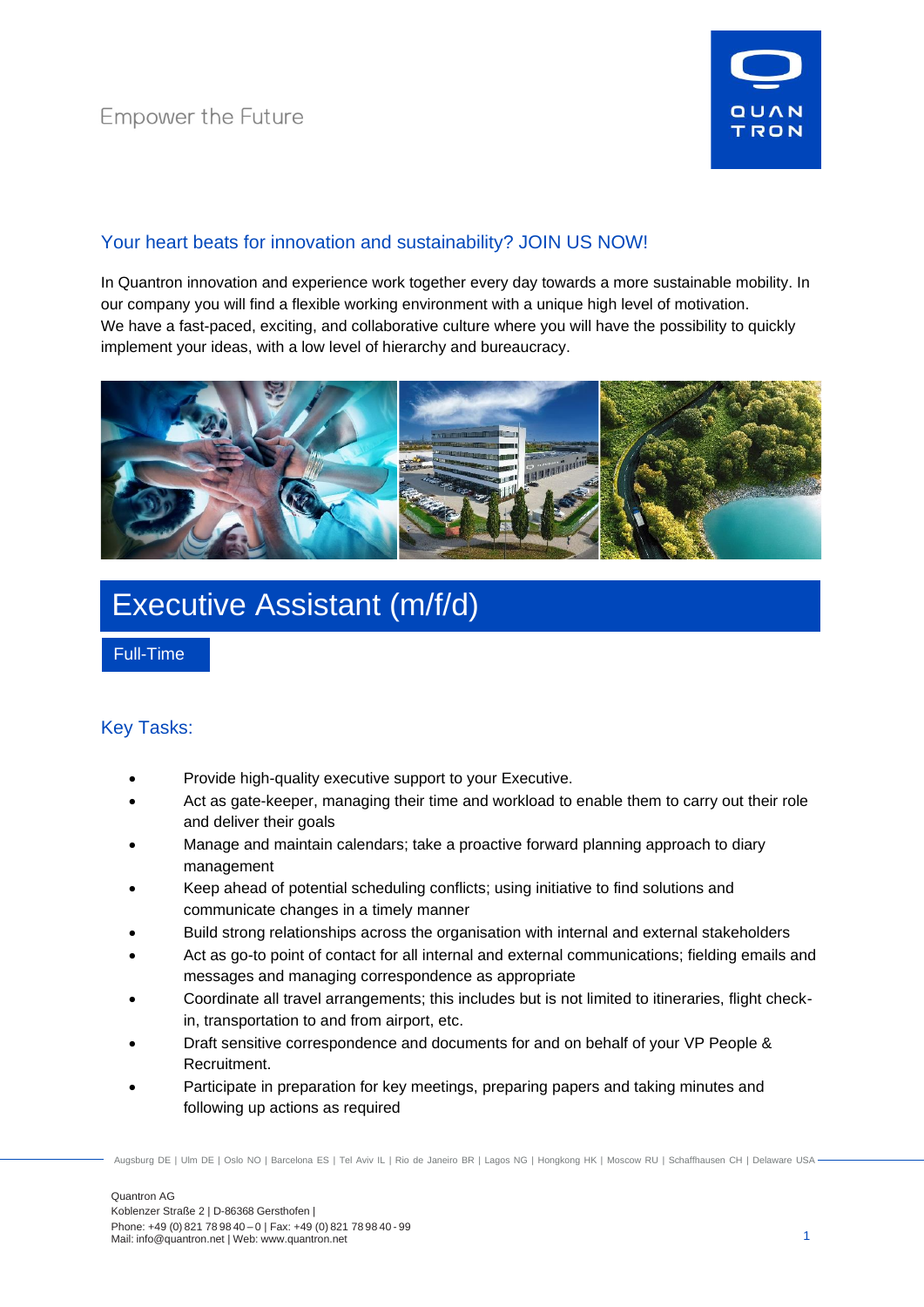## **Empower the Future**



- Manage and drive multiple projects and priorities at once, including off-sites and large scale events
- Process expenses and card returns
- Handle confidential information with integrity
- Work as part of the Executive Assistance function; collaborating with EA's across the organisation to share best practice

### Requirements:

- You are higly motivated to shape the future of electrification of commercial vehicles
- EA experience is an asset
- Experience in seamlessly supporting multiple business leaders
- Very good organizational skills and a service-oriented way of working
- Excellent written and verbal communication skills in English & German
- Proficient in MS Office
- Bachelor's degree in ineconomics / business administration and international management
- You thrive in fast-paced, changing environments
- You love solving problems
- Helping others makes you happy
- You notice the small things

Augsburg DE | Ulm DE | Oslo NO | Barcelona ES | Tel Aviv IL | Rio de Janeiro BR | Lagos NG | Hongkong HK | Moscow RU | Schaffhausen CH | Delaware USA